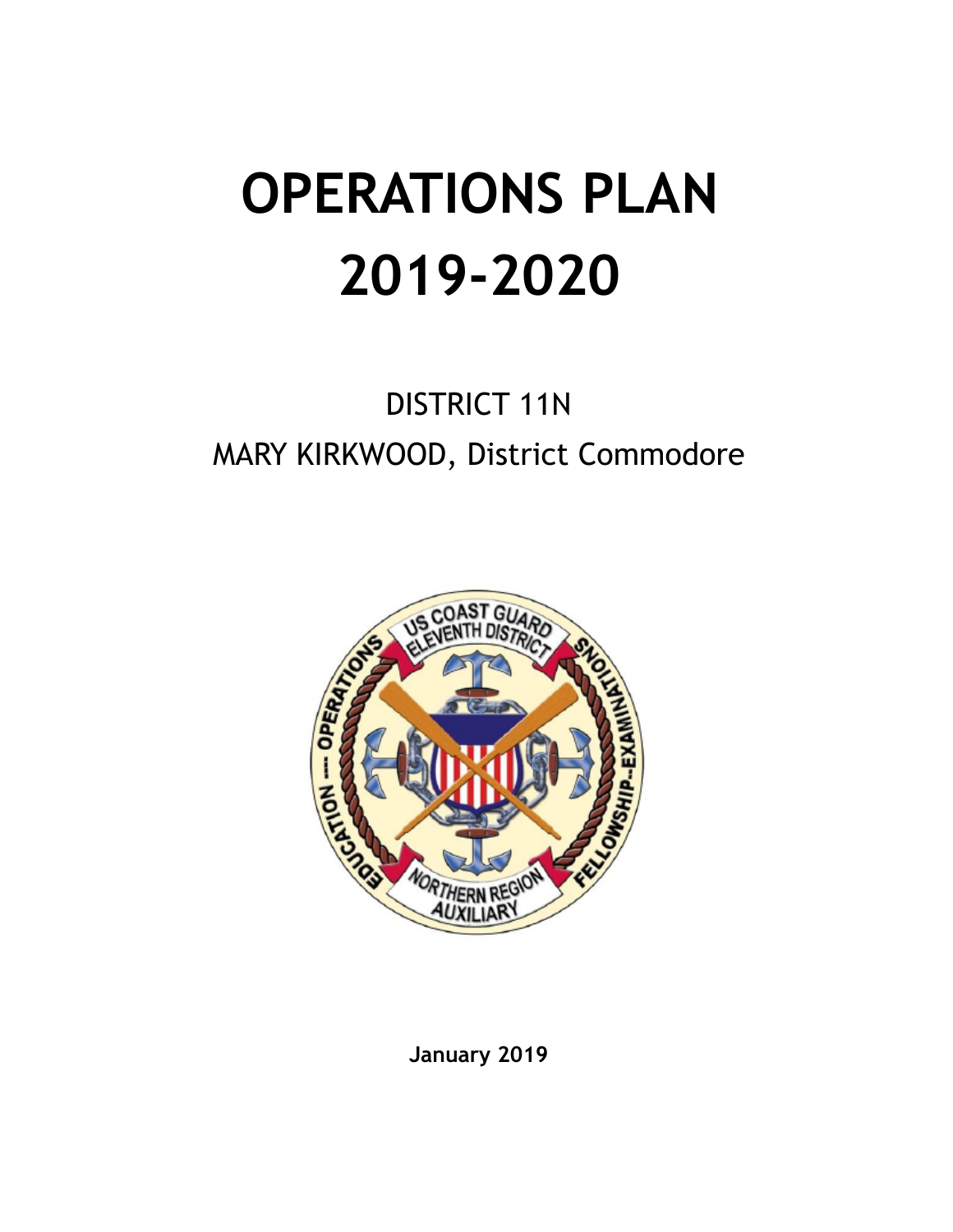# **EXECUTIVE SUMMARY:**

This plan describes the strategic work of District 11 North to support the Guiding Principles and Priorities provided in the National Strategic Plan of 2017. It describes the resources available in our District, as well as our strengths and challenges in advancing the vision of the National Commodore. It defines how District 11 North's key imperatives align with the key strategic directives of the National plan. It is intended to be a living document, and will be updated from feedback from District 11 North's Executive Committee (EXCOM), and will be revised as accomplishments are met, the imperatives change, or when other issues arise.

# **LEADERSHIP PHILOSOPHY:**

I believe that leadership is based on trust, respect, integrity and credibility; that our leaders in D11N should be always be respectful, honest, approachable, listen with respect and have credibility. As leaders we provide the vision and guidance that brings the organization together towards a common purpose.

I believe that our membership should be empowered to do the right thing based on the knowledge and skills gained through Coast Guard/AUX training and their life's experiences.

I believe strongly in the concept of TEAM and that effective communication is essential to ensure that everyone understands the mission, feels included, and has the knowledge and skills they need to get the job done.

I believe that as leaders of volunteers, we serve those who serve. Our responsibility is to motivate and inspire our membership, looking for the best in our members and helping them succeed.

# **CONTENTS:**

| Introduction                         | Page 3  |  |  |  |  |  |  |
|--------------------------------------|---------|--|--|--|--|--|--|
| Mission & Vision Statements          | Page 4  |  |  |  |  |  |  |
| Goals/Strategic Imperatives:         |         |  |  |  |  |  |  |
| Service to Nation                    | Page 5  |  |  |  |  |  |  |
| Duty to People                       | Page 5  |  |  |  |  |  |  |
| Commitment to Excellence             | Page 6  |  |  |  |  |  |  |
| Strengths, Weaknesses, Opportunities |         |  |  |  |  |  |  |
| & Threats                            | Page 8  |  |  |  |  |  |  |
| Tactical Assets                      | Page 9  |  |  |  |  |  |  |
| Organizational Chart                 | Page 10 |  |  |  |  |  |  |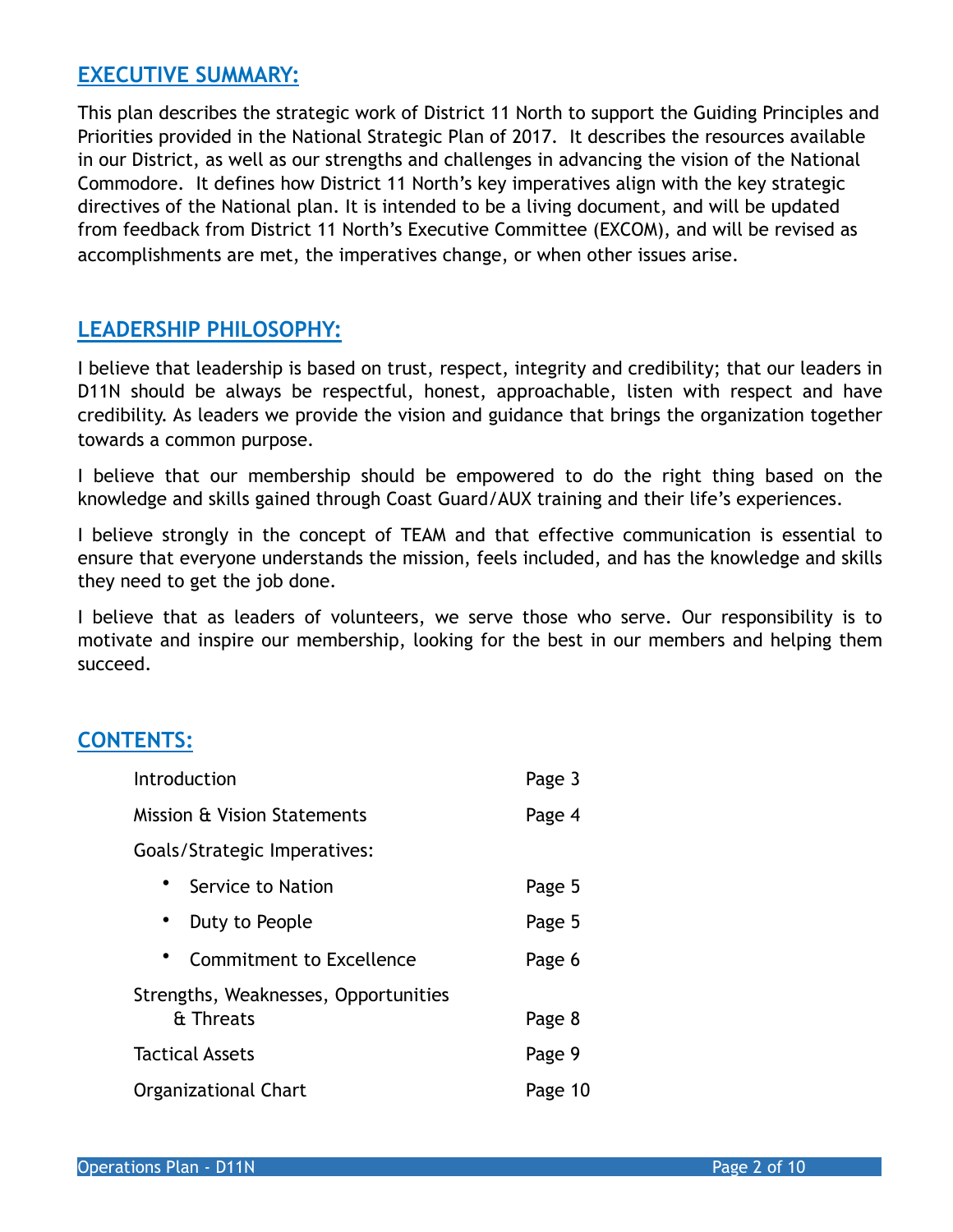# **INTRODUCTION TO DISTRICT 11 NORTH:**

District 11 North of the United States Coast Guard Auxiliary has 1369 members, residing in Northern California, Nevada, and most of Utah. 64% of our members are aged 60 and over, with almost 20% of our members over 80 years old. Nearly half of our members are "active"- contributing at least 25 hours/year. PACIFIC AREA , ATLANTIC AREA

District 11N includes two Coast Guard Sectors (Sector SF and Sector Humboldt), two Air Stations (SF and Sacramento), and 6 small boat stations. Our members work closely with numerous other agencies including police and sheriff departments, fire boats, commercial towing vessels, state and county park rangers, open space rangers, Sea Cadets, and Harbor Patrols. We have MOUs with several park



services to utilize their boats on Park Service lakes and rivers. One Flotilla operates the USCG 29' Rib Boat in Crescent City, CA.

We have two unique programs within our District. The Ferry Vessel Auditing Program in which our members partner with Sector San Francisco's Domestics Division to routinely audit the ferry vessels utilizing SF Bay. The CG holds this program in high regard and provides the training for this program.

The Past Captain's Association (PCA) Fair is an event that is held biannual with Board and Staff meetings (January and September) training weekend held at Coast Guard Island in Alameda. Approximately 20-25 classes are offered over the two days, and approximately 150 members attend. Different classes are offered each Fair, some providing for general education/knowledge (i.e. radio practice, AUXINFO, Paddlecraft, Fleet Week shore-side duties, how to make a powerpoint presentation, use of Coastie), while others lead to certification (i.e. Vessel Examiners, Program Visitors, First Aid/CPR, Fingerprint Technician, Marine Safety courses, AUX OP courses). Each Fair includes a New Member Academy, and we alternate a Boat Crew Academy at the Spring Fair with a Flotilla Leadership Course at the Fall PCA Fair.

Each November we hold an Elected Officers Training weekend on Coast Guard Island for all newly elected Flotilla Commanders and Division Commanders. It compliments the Flotilla Leadership Course and is taught by our senior leadership.

We have a very active AUX-FS program which supports many of the local active duty special events, including PAC Area and Sector Changes of Command. Our AUX Chefs are vital to the food services programs at many of our small boat stations and onboard any of the three cutters stationed at Coast Guard Island: Alameda. We have members who provide food services onboard cutters while underway, most recently in the Bering Sea.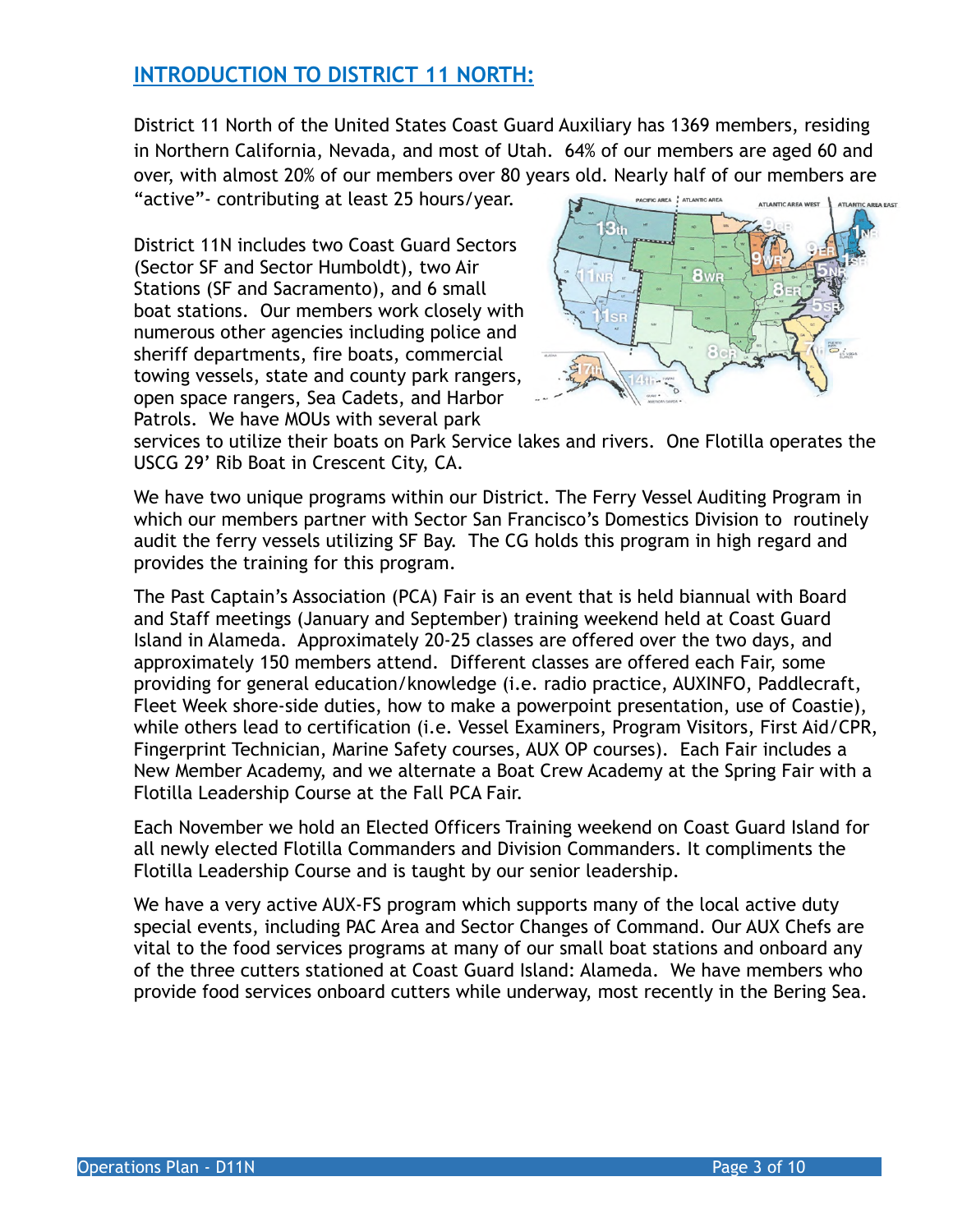# **MISSION STATEMENTS:**

### **National Mission:**

To promote and improve RBS; to provide a diverse array of specialized skills, trained crews, and capable facilities to augment the CG and enhance safety and security of our ports, waterways and coastal regions; to support CG operational, administrative, and logistical requirements

### **District 11 North Mission**:

District 11N remains flexible and at the ready to support the strategic goals of the U.S. Coast Guard. D11N strives to ensure our members remain competent, confident and relevant in their skills and knowledge as we improve recreational boating safety and support Coast Guard maritime homeland security efforts.

### **District 11 North Vision:**

To keep boaters safe on our waters

### **District 11 North Motto/Watch Words:**

### **D11N Moto: T.E.A.M**

- **T** Talented
- **E** Engaged/empowered
- **A** Adaptable
- **M** Motivated

#### **WatchWords:**

- **Excellence**: The members of D11N are competent and confident, ensuring excellence in all of our missions. We ensure that we are passionate in our individual contributions, and are dedicated to developing leadership
- **Professionalism**: The members of D11N remain collaborative, empowered, supportive, engaged, compassionate, and dedicated. We take the initiative, and instill pride and honor in every mission we undertake
- **Relevance**: The members of D11N are well trained and ever-learning, stay agile and flexible, and stand ready to assist where needed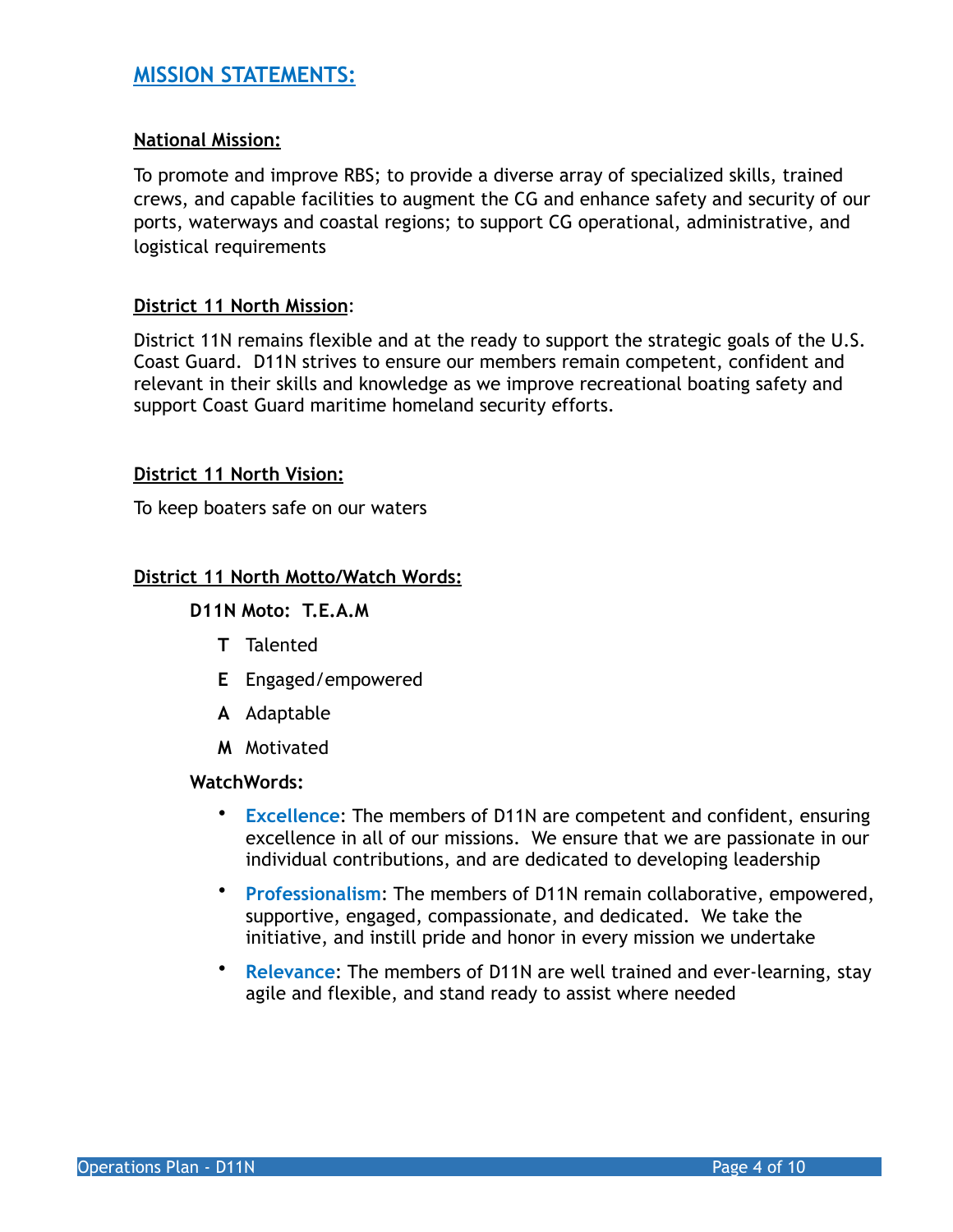# **DISTRICT 11 NORTH'S GOALS: Support of National Strategic Imperatives**

District 11 North's Goals are intended to support the strategic imperatives outlined in the 2016-2022 US Coast Guard Auxiliary National Strategic Plan. In addition to the District goals to support the National initiatives, each District Staff Officer create annual goals that further support these initiatives. Progress towards District goals are reviewed at each District Board and Staff meeting.

# **Service to Nation**

- 1. Strengthen presence in all types of safe boating education
	- a. D11N will qualify additional instructors to ensure boating education classes are occurring in each of our Divisions. In addition, we will determine new ways to market our on-line public education offices
- 2. Expand efforts in Paddlecraft Water Safety
	- a. D11N has identified an AUXPAD coordinator who will:
		- i. Instruct AUX members on how to teach the "Paddler's Guide to Safety"
		- ii. Recruit D11N members who are active in Paddlecraft to serve as our resources in each Division
	- b. We will capitalize on every AUX gathering to enhance our members' awareness of paddlecraft safety
- 3. Meet Human Capital Needs of the Coast Guard and Auxiliary
	- a. D11N will provide AUX-FS training twice annually at our PCA Fairs
	- b. We will continue to train Ferry Vessel Auditors
	- c. We will implement the Operations Excellence Program to heighten the skillset and competency of our operational members
	- d. Our DSO-IM will continue to work closely with the active duty to review our GAP analysis and ensure our COOP program is fully operational

#### **Duty to People**

- 1. Provide a unified web platform to facilitate meeting mission and people needs
	- a. We have secured a renewable contract with a webinar vendor to provide online meeting services as needed for EXCOM, Board and Staff meetings, Division meetings, and ad hoc committee meetings.
	- b. We will include online registration for our key events: D-Train, PCA Fairs
	- c. D11N and its Divisions/Flotillas have amended their Standing Rules to allow the ability to vote anonymously online
- 2. Simplify administrative procedures to facilitate meeting service and people needs
	- a. D11N will create an "Investigation Team" to streamline and ensure that investigations are done timely, accurately and consistently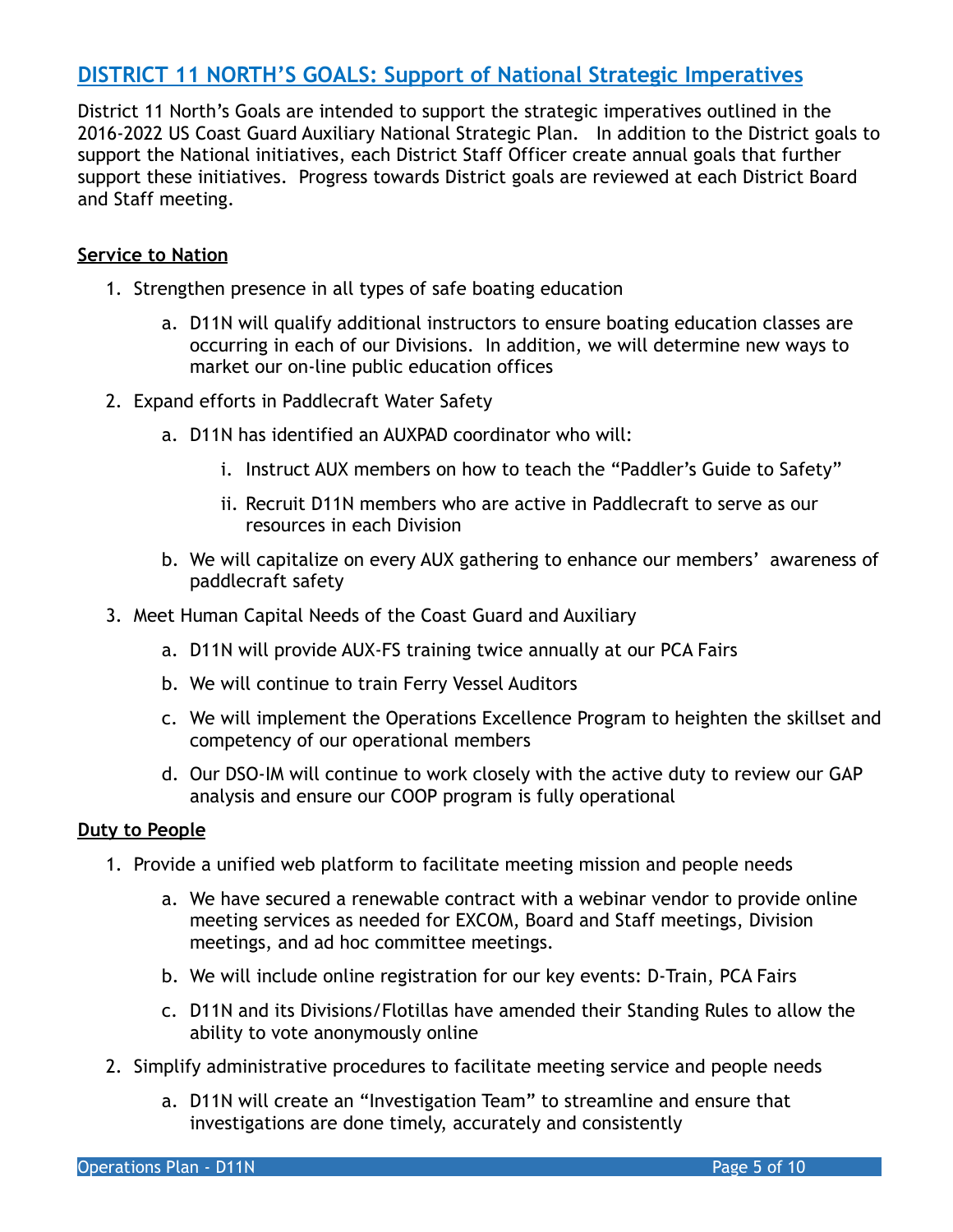- b. We will continue to offer classes to our members at our annual D-Train and PCA Fairs, and host at least one C-School
- c. Division and Flotilla monthly reports are created in a "3 up/3 challenges" format to ensure challenges facing the membership are addressed timely and assistance with solutions given
- d. In addition to identifying appropriate ADSOs, each DSO will identify a Deputy DSO to ensure a smooth succession plan in the future
- 3. Provide timely AUX background checks
	- a. D11N was a pilot site in 2018 for the new AUX background system, NCIC-III, which proved to be very successful in minimizing the wait time/frustation for our member candidates. We will continue with this process in the future.

# **Commitment to Excellence**

- 1. Identify and provide leadership development resources, tools and training
	- a. D11N will offer the Flotilla Leadership Course at our Fall PCA Fair annually
	- b. We will provide Elected Officer Training for our newly elected Flotilla Commanders in November of each year
- 2. Maximize maritime radio communications support, capacity and capabilities
	- a. We will fully roll out PACConComm and increase competent members by 5
	- b. We will increase the number of AUX Watchstanders at local small boat stations, air stations and Sector SF
	- c. We will continue to offer Comms courses and training at each PCA Fair
	- d. We will ensure that our AUX Communications Vehicle and comms trailers are fully outfitted and ready for call-out
- 3. Align Auxiliary Interpreter Corps capabilities with Coast Guard requirements
	- a. In 2019, we will be replacing our D11N Interpreter Coordinator
	- b. We will offer information about the Interpreter Corps at our D-Train
- 4. Standardize, manage and support Auxiliary financial policies and procedures
	- a. D11N will identify new ways to provide funding for programs (i.e. grants)
	- b. We will ensure our D11 funds are getting the highest savings rate possible
	- c. We will work to determine a way to operate the PCA Fair as a zero program for CG funds
- 5. Expand the AUX University Program to meet mission and service needs
	- a. D11N has an AUX University Program at the California Maritime Academy, with as many as 35 members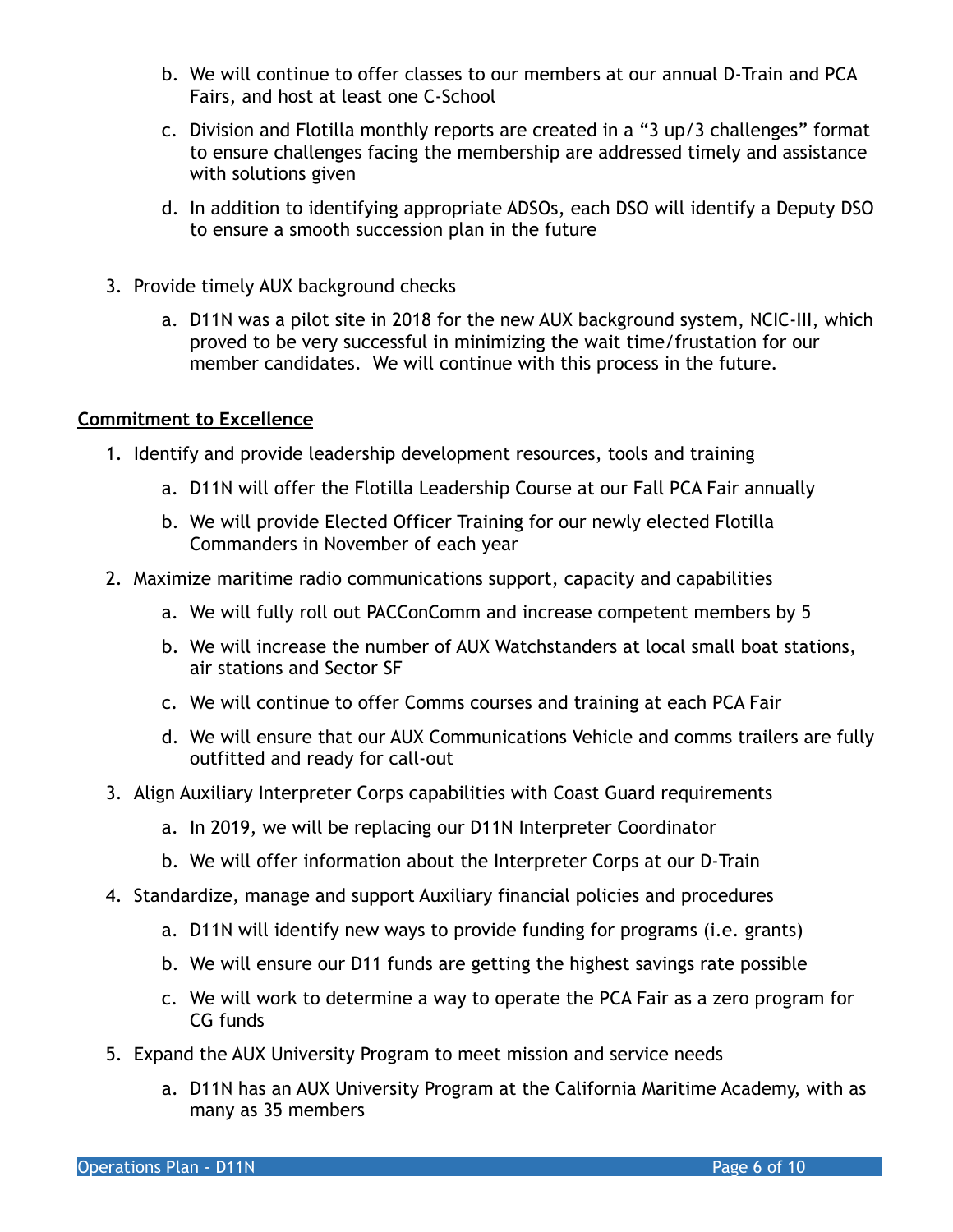- b. We also have a second, less formal program at the SF Community College campus, which is very successful
- c. We will reach out to other key colleges and Universities in our AOR to establish AUPs
- 6. Enhance the Coast Guard's Auxiliary Information System of record
	- a. D11N will provide information/training on AUXINFO at our annual D-Train
	- b. We will encourage AUX members in key Divisions to attend AUX-10 C-School to ensure there are trained IS Officers in each Division, minimally
	- c. Provide an introduction to using the AUX websites and databases at our New Member Academy offered at each PCA Fair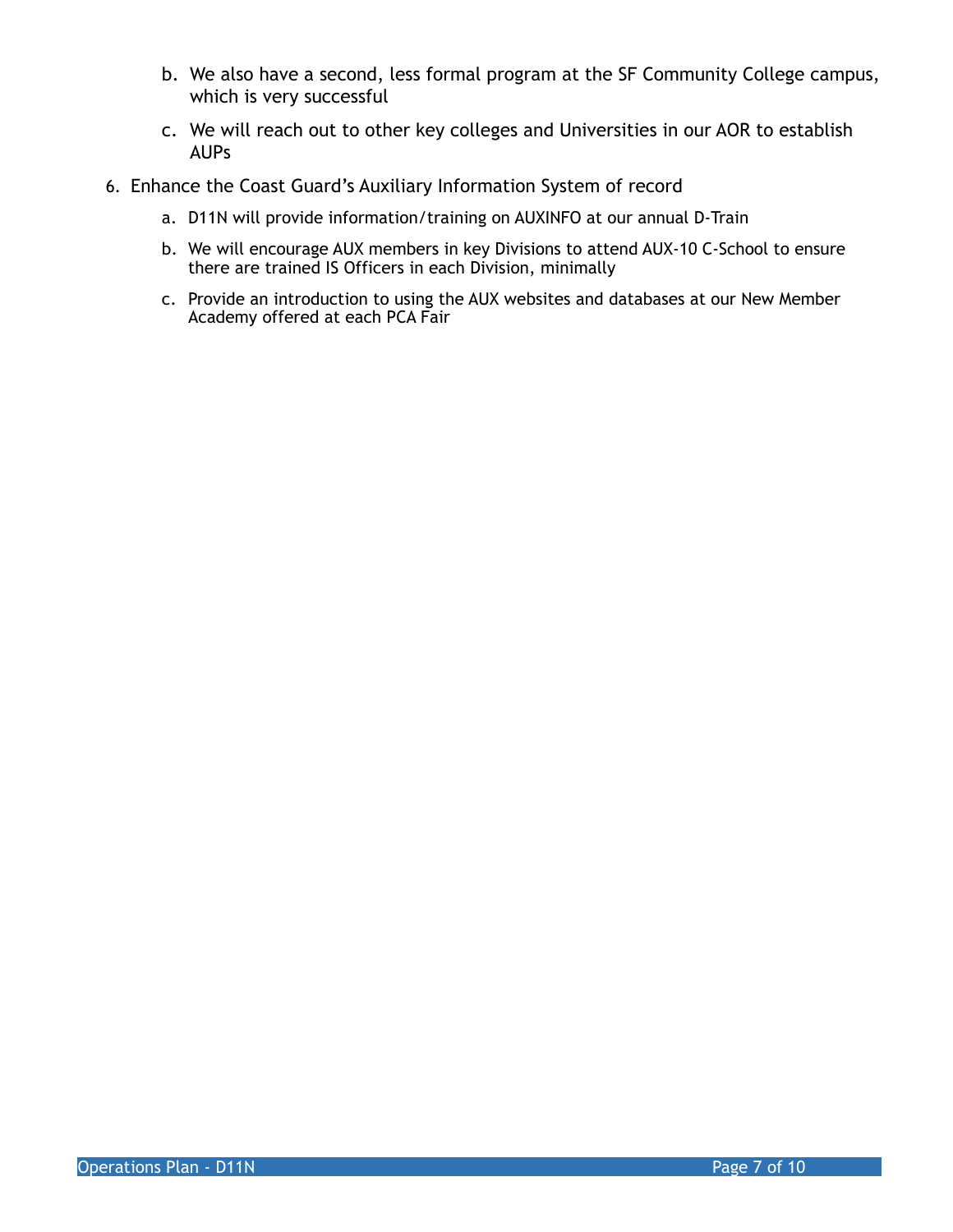# **DISTRICT 11 NORTH'S STRENGTHS, WEAKNESS, OPPORTUNITIES AND THREATS**

# **Strengths**

- Strong, collaborative working relationships with the Coast Guard active duty personnel at our Sectors, air stations, small boat stations and DIRAUX
- Diversity of our membership in terms of knowledge, experience and skill sets, as well as age, gender and ethnicity.
- Exemplary member training program, which includes classroom training at our D-Train and 2 PCA Fairs annually, as well as an extensive operations training program

#### **Weaknesses**

- Dwindling fleet of surface operational facilities
- Member retention
- Lack of communication flow from EXCOM to the deck level membership

### **Opportunities**

- Readiness capability:
	- o Further development of PACConComm
	- o Improve comfort/use of Everbridge
	- o Continue to be fully integrated into Sector SF Continuity of Operations Plan (COOP): communications, berthing and vessel transport
- Improved use of technology through online registration, integrating technology into our boating courses, and use of social media for recruitment
- Seek out private sector grants from a variety of sources to augment the reduction in Coast Guard funding

#### **Threats:**

- Uncertain Coast Guard funding support and threat of disruption of activies during sequestration
- Aging Auxiliary membership and loss of experience, seasoned members
- Increased tasking and requirements results in significant member personal time layout and financial burdens causing apathy and less participation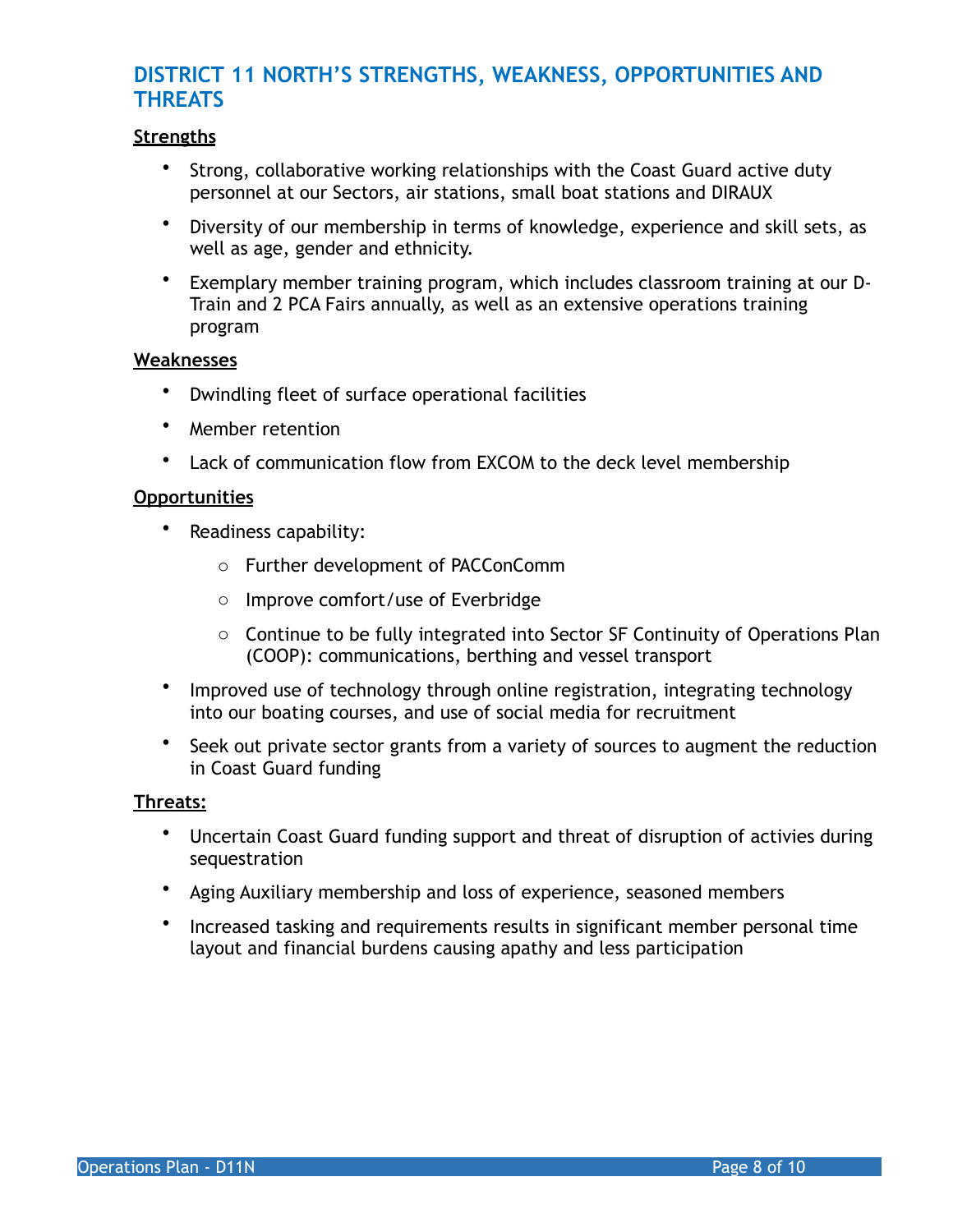# **DISTRICT 11N TACTICAL ASSETS:**

Surface Operations: We have 122 facilities manned by 93 Coxswain and 267 qualified Boat Crew who patrol the Pacific Coastal waters from the California/Oregon border to below Monterey (including the San Francisco Bay and Santa Cruz), the California Delta, Lake Tahoe, Lake Shasta, Lake Don Pedro, Lake Jordanelle and numerous smaller lakes and rivers. Our Operational Facilities provide a platform for CG Air Stations (both SF and Humboldt) to train, practice, and qualify for helicopter operations/rescues at sea.

Air Operations: We have an active Air Aux program with 12 aircraft, 7 pilots and 14 air observers that assist with search and rescue missions and provide "eyes in the air" within our AOR and occasionally assists D11S in their training and operations

Telecommunications: Our District has a very strong Communications program. Consisting of 111 TCOs, 75 land mobiles, 22 fixed radios, and 5 Communications trailers. We provide communication support to multi-agency activities such as Fleet Week, Fireworks programs, Tall Ships events, OPTREXs and other large water events in the San Francisco Bay Area and throughout our District.

Food Services: District 11N has 24 AUX Food Services members who provide support to Food Services at small boat stations, Admiral's receptions, active duty retirements, OPTREXs, District Board and Staff meetings, other Auxiliary events, and Coast Guard cutters. A few members have served underway for weeks at a time supporting Food Services on cutters.